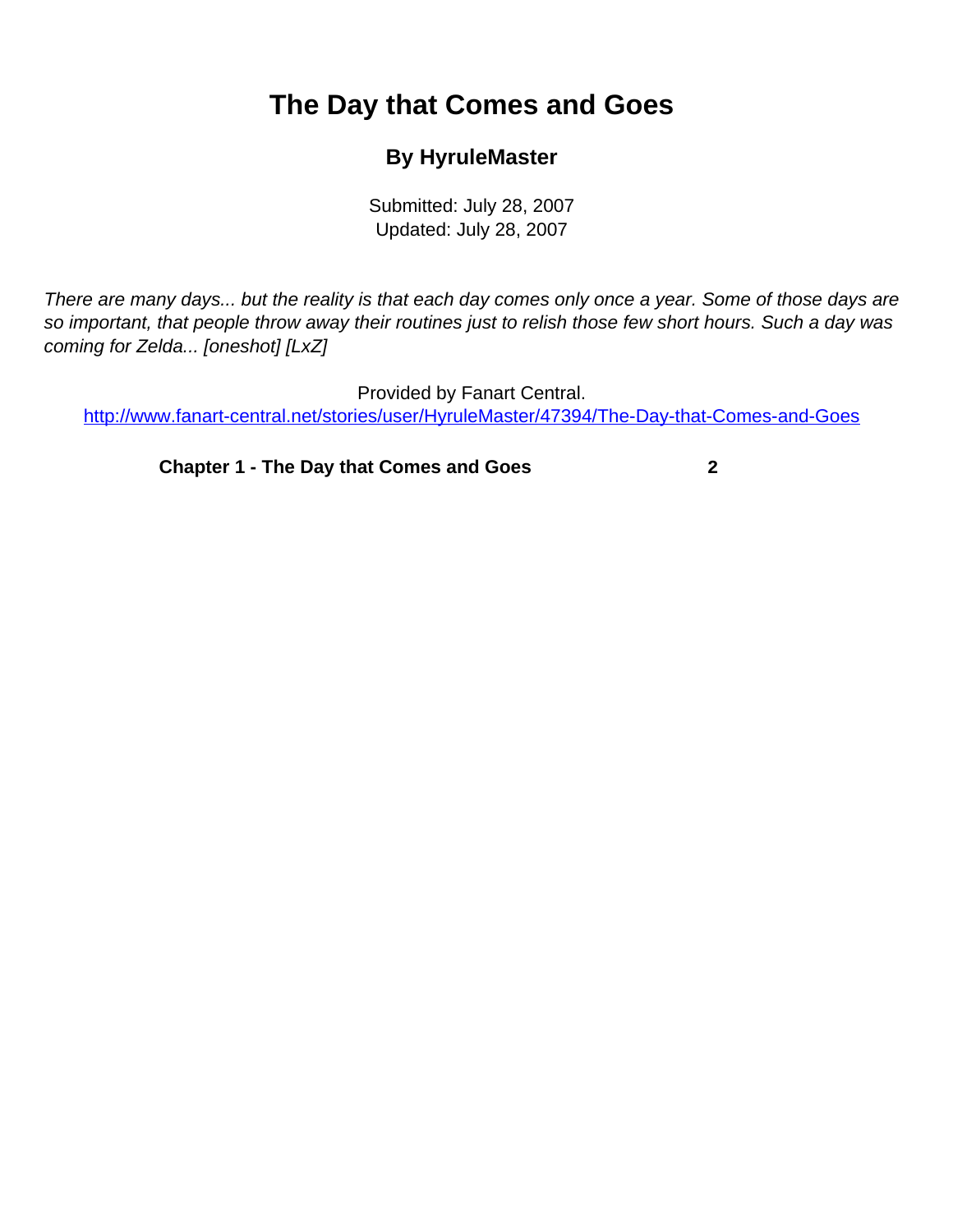## **1 - The Day that Comes and Goes**

<span id="page-1-0"></span>The Day that Comes and Goes…

There are many days in a year—all sorts of days that turn to weeks and then to months. Each time the sun rises and sets; it marks the same routine for all sorts of people. The reality is that each day comes only once a year. Some of those days are so dear to some, that they throw away their daily routine just for the sake of those few short hours.

Such a day was approaching for Zelda as she peered intently around the market place and closely observed each of the shops set up under canopies. The dress she wore was much blander than the ones she wore back at the castle for the sake of blending in. After all, she did not want to draw attention to herself—today was much too busy. Even though it was a single errand, it proved to be an enormous one, and she couldn't afford to stall any longer. Zelda pulled the cloak she wore further over her shoulders and approached several stands, one of them consisting of hats.

The hats hung lifelessly on the hat stand, stacked on top of one another, showing off their fanciest side. She peered closely at them—seeing some with feathers, and seeing some that were plain. There were colorful ones and dull ones, but none of them really truly caught her eye. Suddenly she heard the voice of the merchant call out to her.

"Madam, the ladies' hats are on this side…"

"Oh, it's all right," Zelda smiled, turning toward the shop-keeper, "I still like seeing every lovely hat of your making… but I'll be off, now."

Shortly afterward, Zelda traipsed away moving to the next stand and observing what it had to offer her. However her money pouch still remained full… nothing could catch her eye. The morning drew off into the early afternoon, and Zelda stopped with embarrassment when were stomach let out a loud and long growl. Her face flushed a moment and she even looked around to see if anybody had noticed. Luckily for her, the market was so noisy that even if someone were to scream, it would only blend in with the mass of unorganized sound.

"I might as well get something to eat…" Zelda mumbled to herself, "The castle bells haven't rung yet."

Zelda approached a small porch with round tables scattered around with various people seated at each table. She sat alone just on the edge of the porch as a man asked her what she wished to eat. Zelda did not order much—only a single bowl of soup. When it was brought to her, and after she had finished it, Zelda sat for a moment reflecting. Her eye caught a glimpse of a couple holding hands across the table afar off, and then she took her palm and rested her chin on it as her elbow was set on the table. The shadow of the canopy veiled her face as she looked out to the sun-lit cobble stone streets of the square, and her azure eyes wavered from place to place as her golden hair barely caught the wind's hand.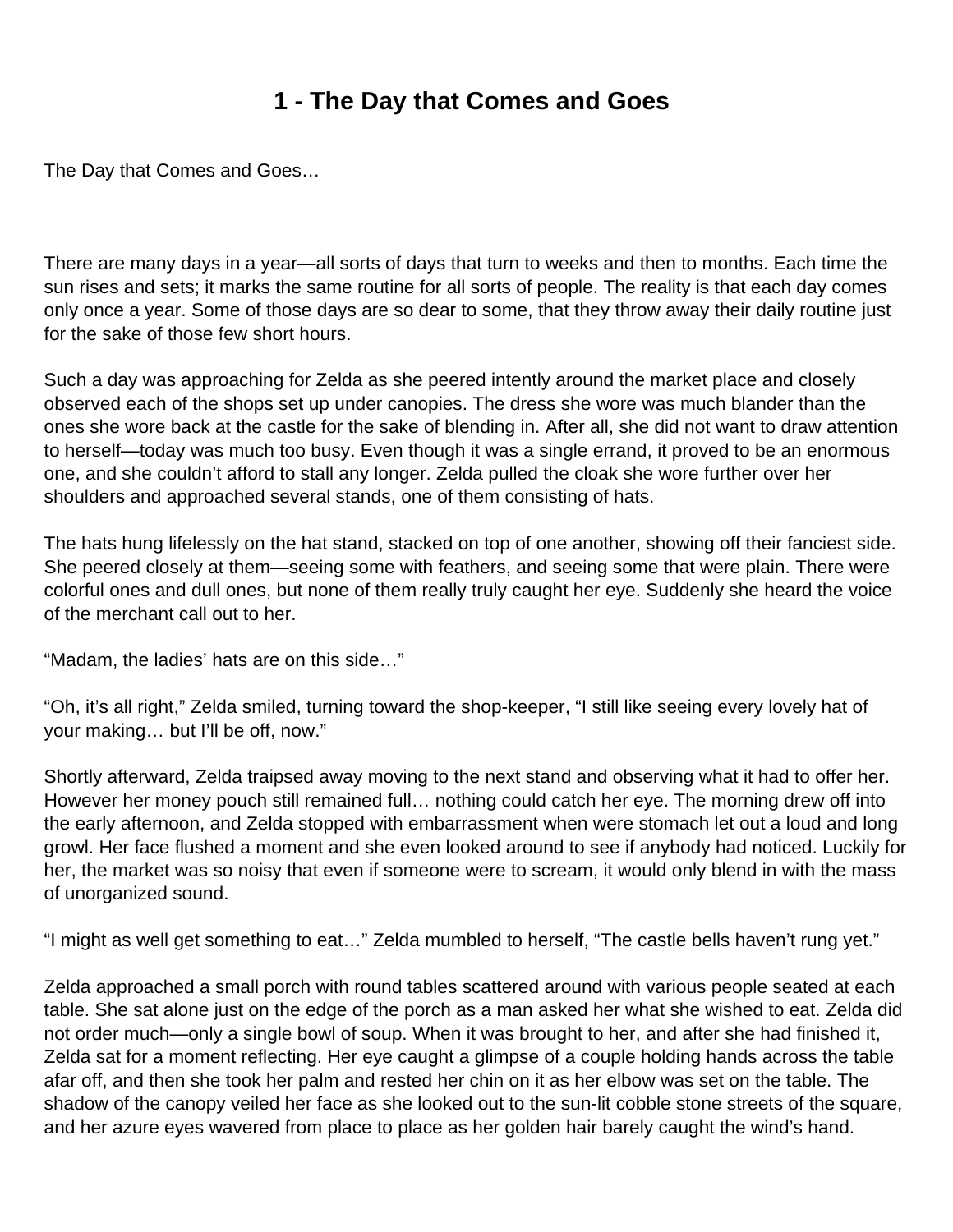There was only one day left…

Suddenly a low, bellowing, yet clear ring sounded through the air and Zelda suddenly perked up from her daydreams and looked toward the distant spires of the castle. It was time for her to leave—she had promised Impa that she would only be gone during the morning. Zelda rose from her seat and pulled her cloak over her shoulders once again, and made her way through the square and traveled toward the castle. As the view of the castle became clearer and clearer, the noise of the crowds lessened, and eventually diminished into nothing. Zelda soon found herself at the castle gate with the lone guard standing at its side. His stone face brightened when her face became clear in his view.

"Oh, welcome back, Princess!" The guard bowed, then with a tap of his spear, the gate creaked open, continuing the path for Zelda.

"Thank you," she replied, and walked on.

As Zelda passed, the guards would bow as she walked by. The further she traveled, the more the flowers became abundant not only in numbers, but in colors as well. The hills surrounding the castle were so green and so beautiful, but the scent of the trees and the air was not enough for Zelda. It didn't change the fact that her errand was left unfinished for today. She would have to try again tomorrow…

Zelda stepped over the lowered drawbridge hanging over the moat surrounding Hyrule Castle and approached the tall doors. She reached for a doorknob of a door that fit in to the design of the larger, but was much smaller, and pulled it open. She ducked her head and walked inside, banishing the sun from falling on her pale, yet fair skin. The sound of the door closing echoed through the air of the grand hall as she gently set her feet on the ground, slowly walking forward.

"Welcome back, Milady…" One of Zelda's ladies in waiting said, standing before Zelda, "Allow me to lead you to your room, so you may change out of that dull dress."

Zelda silently followed, climbing up the steps dressed with scarlet carpet and turning toward the west wing. The hallways were decorated with violet curtains hanging gingerly from the brick walls, and portraits of Zelda's ancestors, memorable events of Hyrule, and paintings of myths hung all around her. They had passed many doors, but eventually they stopped at one. It was a door that was finer than the rest of the wooden ones, and this one stood at the end of the hallway, lonely and silent. The lady in waiting pushed down on the handle and opened it with a moan and motioning for Zelda to enter.

Her room was indeed grand —very fitting for a princess. At the end of the room was a tall window with scarlet, velvet drapes hanging down its sides. There were several sofas surrounding a small table next to an unlit fireplace on one side of the room while on the other, there was a large bed surrounded by crème bed curtains. The truth for Zelda, however, was that she couldn't care less about what her room looked like. There was only one thing that was truly dear to her and that was…

"Here we are, Milady…" The lady in waiting began approaching her wardrobe, "How does this dress look to you?"

The woman pulled out a dress that was far fancier than the plain blue dress Zelda wore. This had several layers, and it curved just right so it would perfectly fit Zelda's womanly figure. Before Zelda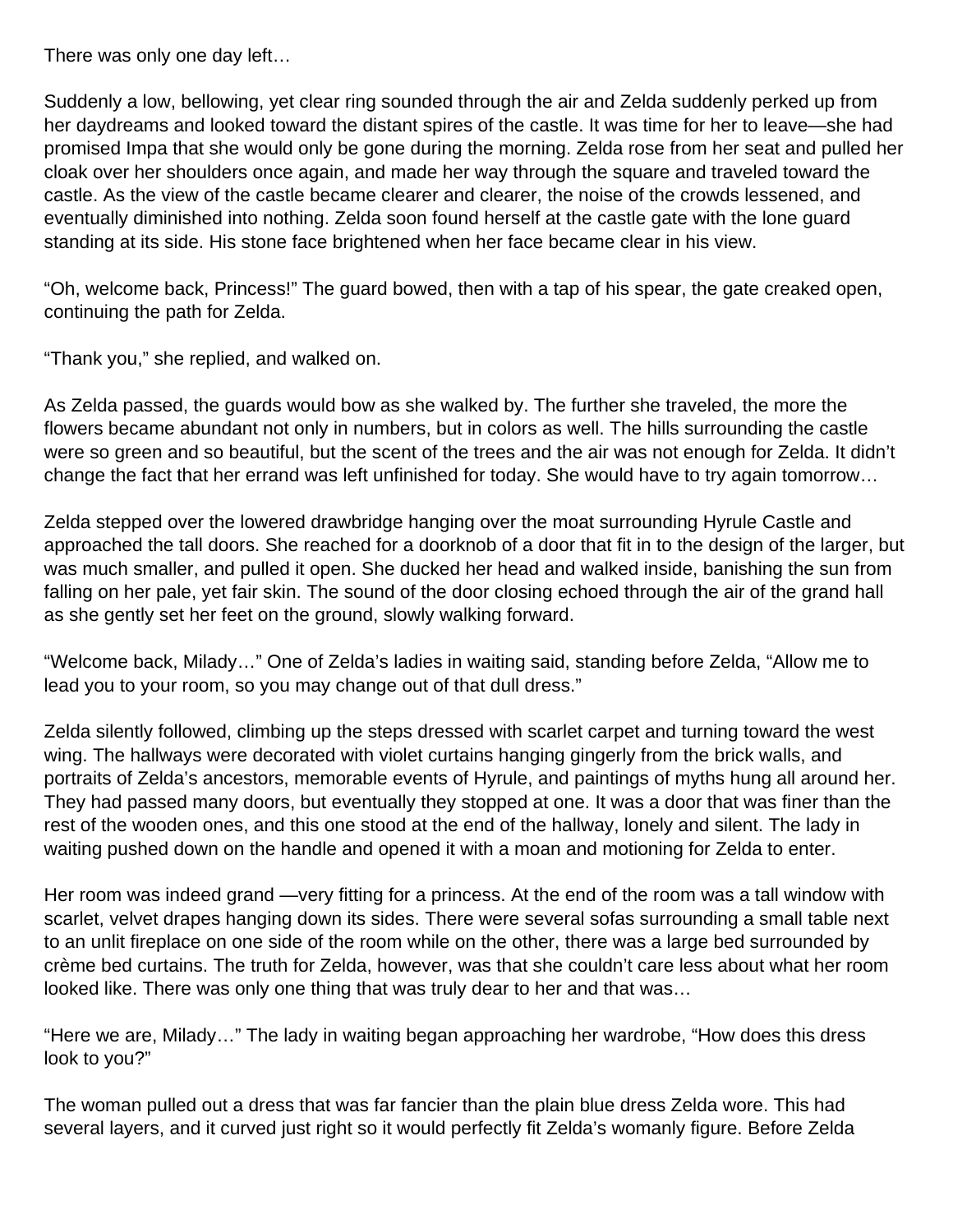could open her mouth, however—

"Splendid!" The woman chirped, then took out a boddess from the wardrobe and approached a partially folded screen, "Come here, Milady, let's get you out of that dress."

Zelda found herself to be less comfortable in the more majestic dress than her blue one. It was much heavier, and the corset did not help with her easiness either. Zelda flinched each time her lady in waiting tugged hard on a string and once she even let out a gasp.

"Is that too tight, Milady?"

"No…" Zelda gritted through the pain, "It's just…fine…"

Zelda felt as if several ropes were attached to her shoulders and on those ropes were two anchors when the full dress was on her. She stared at herself in the full length mirror as her lady in waiting flared out the skirt as if she was finishing the last touches on her finest piece of art. Zelda would rather be wearing her dull blue dress, but surprisingly, she didn't mind walking around the castle in poofy, crème dresses either.

"Isn't it lovely?" The woman gasped with excitement, clasping her hands together, "Now we'll have to take care of your hair—"

"No, it's all right—I can take care of it myself." Zelda interrupted, raising her hand, "You may leave now."

Without another word, the lady in waiting left, but she grinned the whole way out, still boasting to herself of what a wonderful job her "piece of art" was. Zelda sighed when the door closed, and she approached a desk with another mirror, but it was much smaller in size. She gathered up some locks of her hair and pulled them back, accenting the shapes of her facial features. Zelda almost thought the idea of dressing up in such a way just for remaining in the castle was quite ridiculous, but she did not complain one bit. It wasn't in her nature to complain at all—that would only make things worse. Zelda grasped the tiara sitting at the side of the desk and began to slide it onto her head. After all, the one thing that was truly important to her was…

Several knocks lightly thumped on the door to her room. Zelda turned slightly, her fingers still entwining with her hair, and called, "Come in!"

The door opened with a moan, and this time a young man came under the door frame and walked into the room. He wore a simple green tunic with plain brown boots hugging the white tights around his legs. This time his hands touched by the edge of the white shirt under his tunic were bare, since he was in the castle, but usually they were covered by thick, brown, leather gauntlets with the tips of the fingers cut off. On his head there was a green hat covering some of the golden locks on the back. His eyes turned toward Zelda, the eyes that were like the waves of the sea after a storm. Zelda lowered her hands and stood up, smiling.

"Link!" She chirped coming a little closer to him.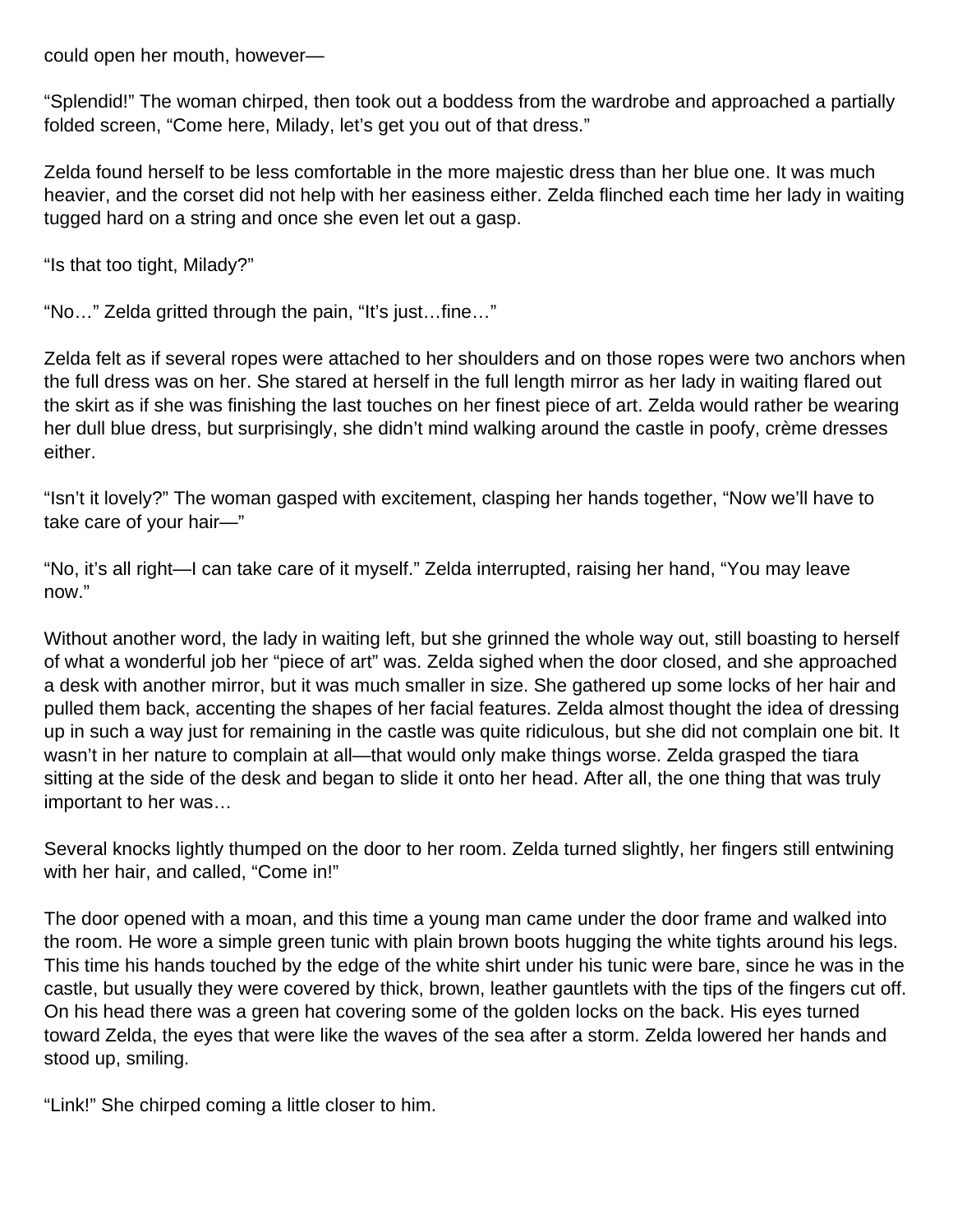"Oh, here you are." He began, "I couldn't find you all morning…"

"I was in the market this morning…"

"Again?" Link replied, "You've been going there for the passed two days!"

"Well…" Zelda started, poking her two index fingers together, "There's something that I need to do there. It's an annoying errand sticking like a thorn in my side that won't go away!"

"Maybe I should go with you. I do miss you in the mornings…"

"No, no." Zelda quickly said, "I'm fine. I can manage on my own."

"Oh, all right." Link laughed. He paused a moment, and then smiled again, "Shall we go walk through the castle courtyard? The weather is very crisp today… indeed, it's a wonderful day in spring."

Zelda looked into his eyes and smiled as she nodded at him. Link grinned and waited for Zelda so he cold travel side by side with her. Ever since he had grown too old to live in the Kokiri Forest, Link had come to live in Hyrule Castle. He and Zelda had basically grown up together, however as time passed she did not see him as the little forest boy. Whenever she would lay eyes on him, something stirred around in her stomach and her heart would flutter a thousand times. The boy was a man—and as a woman, Zelda found that she had gradually fallen in love with him. However, she was unsure if he had felt the same way. Their friendship was deep, but was it able two grow into bonds of love? Zelda would show how much she cared for him with little things, and smiles. She was hesitant to share her feelings. After all… he was the hero of Hyrule… but nevertheless, the one thing that was truly important to her was him.

And so the night fell and the day passed with time plunging forward, and eventually the sun rose once again and another day came that would eventually go. Zelda arose early like she had been for the passed few days. However, when she opened her eyes a heavy weight pressed down on her aching head and her nose was stuffed and swollen. Disappointment struck her when she could barely sit up in her bed as a cough escaped her lungs. She was sick! Today was the last day! She couldn't go to the market like this! Zelda groaned and fell back onto her pillow, covered with frustration. That frustration turned to shame, which turned to sadness and regret. She couldn't possibly complete her errand on time…

A creak sounded throughout the room, and footsteps came closer to her bed, "Princess Zelda, it's time to wake up."

It was Impa's voice… Zelda didn't move—she expected what was to happen. Once Impa would learn that she was sick, she would be told to stay in bed the rest of the day. Zelda's suspicions were right as the bed curtains were folded back and Impa stared down at her.

"Oh, my…"

"Please, Impa, let me get out of bed and go to the market… today is—" She rose a little.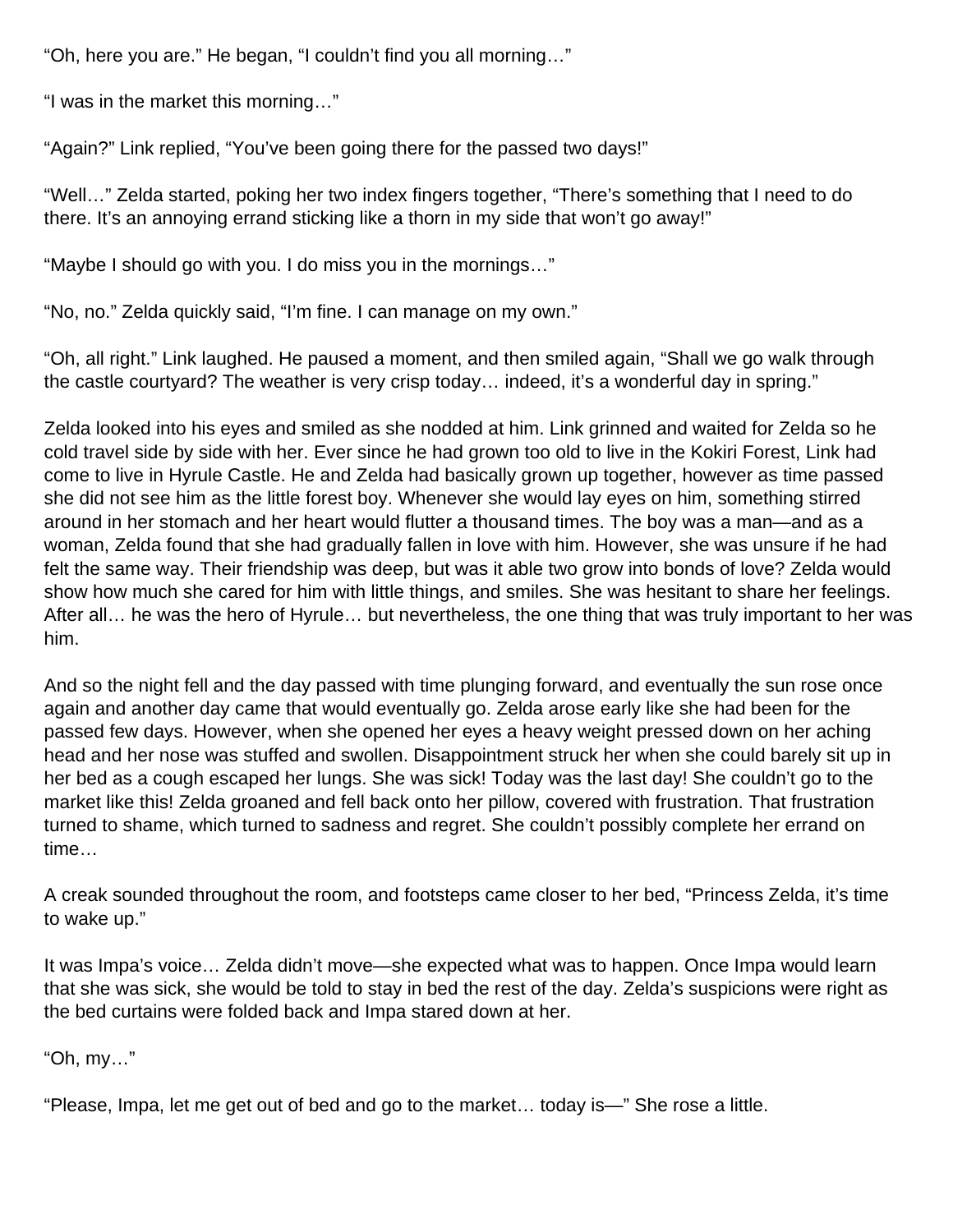"You most certainly may not!" Impa said pushing down on Zelda's shoulders, "What would Hyrule do if their princess were to catch a fever?"

Zelda sighed in dismay and coughed again. Impa lowered her hand and gently rubbed her head.

"I'll be back with some medicine and water…"

Impa left the room, leaving the bed curtains unveiled. As she had promised she returned with water and medicine for Zelda to consume. Placing a wet cloth on her forehead, she pleaded Zelda to stay in bed and rest, and then she left the room. It was awful quiet except for the soft wind that blew outside the castle. Even though it was silent, Zelda found that she could not drift to sleep and because of that she felt awfully lonely. Zelda stared at the roof above her blankly, clutching her sheets and coughing. Every once in a while she would sneeze and have to rise for a moment, but immediately afterward, she would go back down to her pillow. The only thing that was on her mind was the regret that she could not complete her errand.

Once again her door opened—the moan sounded through the room. Zelda had assumed that it was Impa entering, but when she looked to see who it was, she was mistaken. There was Link passing under the doorframe and stepping into her room. Her eyes widened for a moment, but she had somewhat of a relief, even though the stress of her regret still rested upon her shoulders. Link approached her quietly, as if expecting that she was asleep. He peered a bit closer and realized that she was in full consciousness, then eased the tension in his shoulders.

"Oh, there you are…" He said softly.

"Hello, Link…" Zelda muffled with her voice heavily congested.

Link pulled a chair by the bed and sat close by her side, peering onto her face, "Impa told me that you were sick…"

"Yes… I'm sorry…" Zelda apologized regretfully.

"Oh, don't apologize!" Link began, "You couldn't help it… and getting sick is all part of being human after all."

Zelda smiled and closed her eyes for a moment, a bit more relieved at Link's forgiving attitude. When she looked at him once again, she found that his eyes were fixed on her—unwavering, and unmoving.

"You must have caught something when we took that walk through the courtyard…" Link sighed, "I do hope you get better quick…"

Zelda blinked for a moment and then pulled the sheets over her face a little more, "Link… would you… hold my hand…?"

"Wha…?" Link replied, turning a little red on the cheeks, his face flushed, "Why?"

"They say… if you hold someone's hand when they're sick… they'll get better faster." She mumbled,